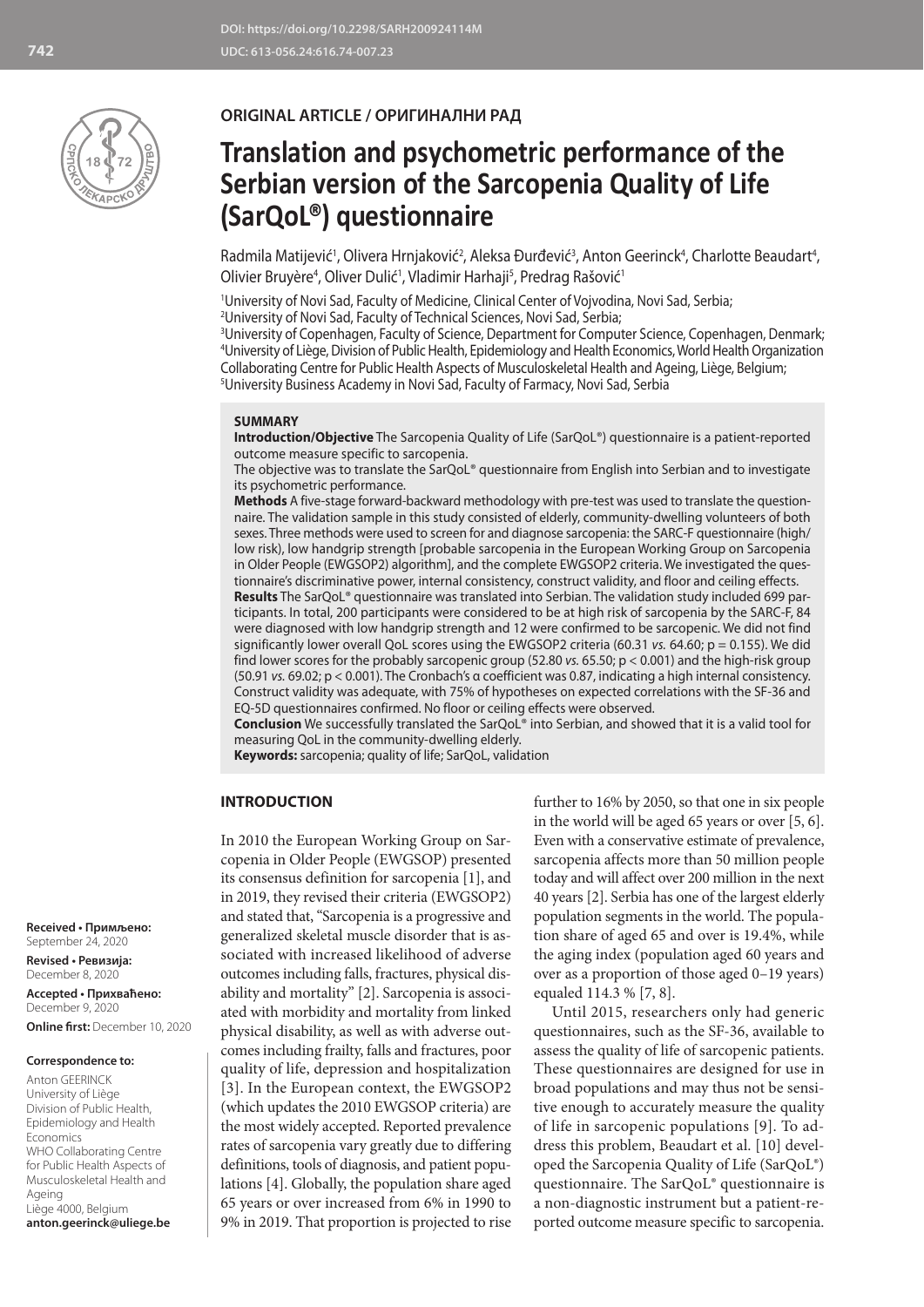The SarQoL® questionnaire consists of 22 questions incorporating 55 items, which fall into seven domains of health-related quality of life. These domains are "Physical and Mental Health," "Locomotion," "Body Composition," "Functionality," "Activities of Daily Living," "Leisure activities," and "Fears". Each domain is scored from 0 to 100, and an Overall QoL score is calculated. The questionnaire is auto-administered and takes 10 min to complete [10]. The questionnaire is available in 30 languages and can be found on its webpage [11]. The psychometric properties of the SarQoL® have already been demonstrated [12] and it has been validated for several languages such as English [13], Romanian [14], Hungarian [15], Polish [16], Greek [17], Dutch [18], Spanish [19], Lithuanian [20] and Russian [21], but so far, the SarQoL® was not available in Serbian.

To ensure the usability and cultural suitability of the questionnaire, it is necessary to involve the target population in the translation process, with the aim of maximizing compatibility, improving quality and completeness and adaptation to cultural differences. The objective of this study was to translate the SarQoL® questionnaire into Serbian language and to investigate the discriminative power, construct validity, internal consistency and presence of floor or ceiling effects.

#### **METHODS**

The translation of the SarQoL® questionnaire into Serbian was performed according to the translation guidelines formulated by Beaton et al. [22]. Five different phases were followed. First, there were two initial independent translations from English into Serbian by professional translators, both Serbian native speakers. In phase two, the synthesis of the two translations was done to provide a single "first version" of the translated questionnaire. Next phase included the backward translation by two independent translators, unfamiliar with the original English version. The expert committee was established, and it included four translators, one Serbian and one English linguist. They reviewed and compared the back translations with the original questionnaire and consent was given for the "second version" of the translated questionnaire in phase four. In the last phase, the "second version" of the questionnaire was administered to 25, older, community-dwelling subjects from both genders, who afterwards gave their feedback about the comprehensibility of and the language used in the questionnaire as well as any cultural issues present in the questionnaire's questions. That information was included in the "final version" of the Serbian SarQoL®.

The sample in this study consisted of community dwelling volunteers of both sexes, recruited through Pensioners' association of Novi Sad, Serbia, from March to June 2019. Inclusion criteria were 65 years of age or older, native Serbian speaker, and able to understand and complete the study related questionnaires. Participants were excluded if they were immobilized, had an amputated limb, suffered from an unstable chronic and/or severe medical disease, or from any neuropsychiatric disorder that could influence their

collaboration. All procedures performed in studies were in accordance with the ethical standards of the institutional and/or national research committee and with the 1964 Helsinki declaration and its later amendments or comparable ethical standards. Written informed consent was obtained from all individual participants included in the study.

We used three different ways to screen and diagnose sarcopenia. SARC-F questionnaire was used for quick screening and rapid diagnosis, hand grip strength (HGS) has been used as important index of low muscle strength and EWGSOP2 criteria were used to diagnose sarcopenia.

Osteodensitometry provided data of appendicular skeletal mass, representing the sum of lean mass at upper and lower limbs and when divided with height squared, is used to obtain skeletal muscle index. Patients were considered to have low muscle mass when the appendicular skeletal mass was < 15 kg in women and < 20 kg in men, or the skeletal muscle index was  $<$  5.5 kg/m<sup>2</sup> in women and  $<$  7.0 kg/m<sup>2</sup> in men [2]. In this study we used GE Healthcare Lunar iDXA (GE Healthcare, Chicago, IL, USA).

Malmstrom and Morley [23] developed a questionnaire called SARC-F, simple, secure and inexpensive screening tools with good performance convenient and helpful to the medical staff to screen patients for sarcopenia. The questionnaire comprises of five questions about strength, assistance in walking, rising from a chair, climbing stair and falls. Each component is given 0–2 points; a total score of the questionnaire is between 0 and 10 points, with score  $\geq 4$ points is reported to be predictive of sarcopenia [3]. Previous investigations on the diagnostic accuracy of the SARC-F questionnaire for sarcopenia diagnosed with the EWG-SOP2 criteria have shown that this tool possesses moderate to high sensitivity and specificity. A meta-analysis based on four studies found a sensitivity of 77% (95% CI: 49–92%) and a specificity of 63% (95% CI: 43–79%) [24].

The Sammons Preston Jamar hydraulic hand dynamometer (Patterson Companies, Patterson Medical Supply Inc., St Paul, MN, USA) was used as method for muscle strength measurement. Participants were seated in a standard chair, six measures were taken, tree with each arm and the highest result of both hands is reported as the final value [25]. Low muscle strength was defined as grip strength values of < 16 kg for women and < 27 kg for men [2].

Physical performance was evaluated with usual gait speed on a four-meter track as part of Short Physical Performance Battery test. Values under  $\leq 0.8$  m/s of gait speed were used as the threshold for identifying low gait speed and poor physical performance [2].

Besides the SarQoL-Srb®, two other questionnaires were administrated to the population, the SF-36 questionnaire and The European Quality of Life 5-Dimension-3 Level questionnaire.

We validated the psychometric properties of the Sar-QoL-Srb® by assessing its discriminative power, internal consistency, and potential floor and ceiling effects, followed by determination of the construct validity according to recommendations proposed by Terwee et al. [26].

The SarQoL® questionnaire is an instrument designed specifically for the purposes of the sarcopenic population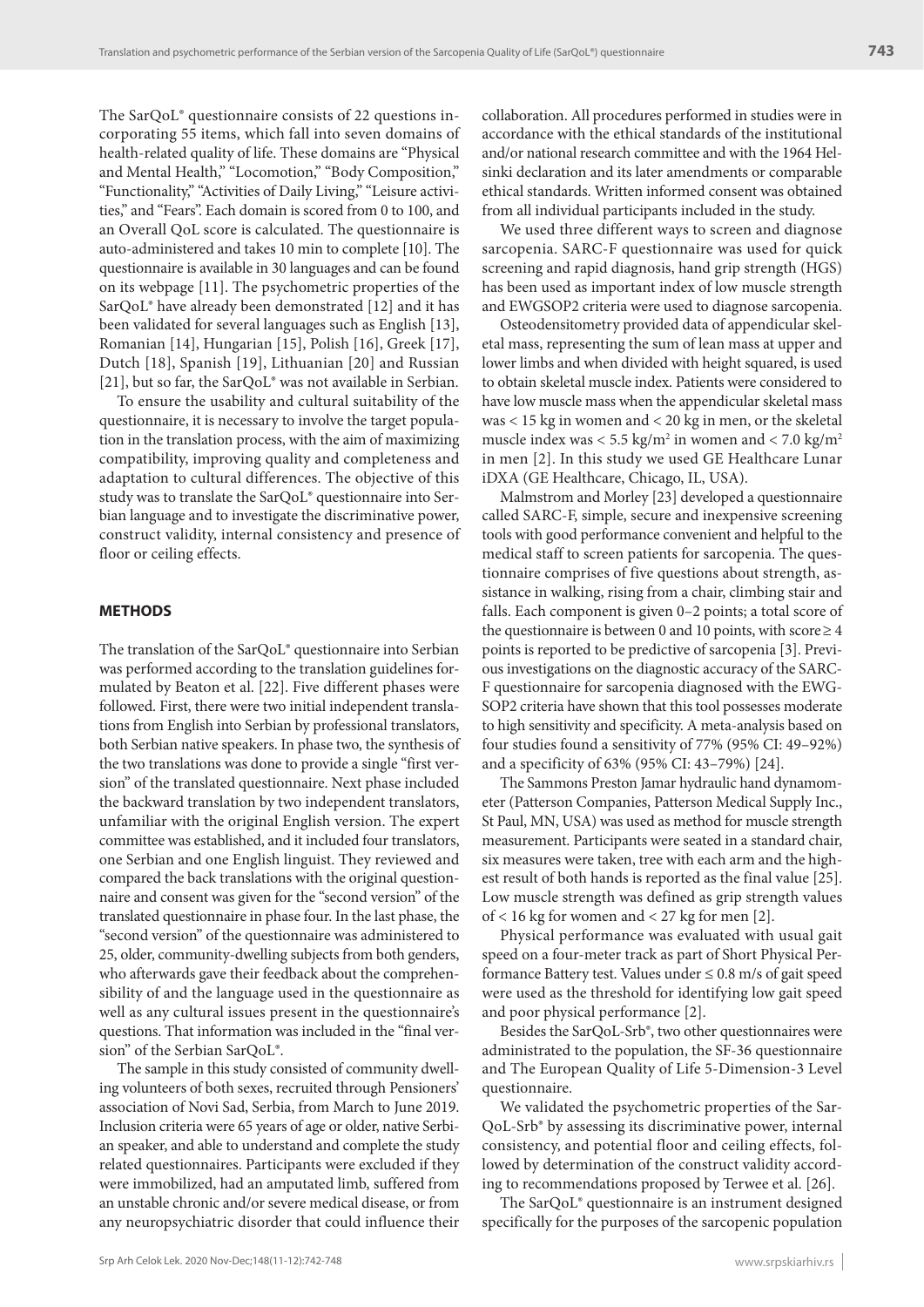with its discriminative power, and as such should have the ability to differentiate between sarcopenic and nonsarcopenic subjects on the overall quality of life score. Internal consistency, a measure of the questionnaire's homogeneity, was assessed with the Cronbach's α coefficient. By deleting one domain at a time, each domain's impact on the internal consistency of the questionnaire was also considered. The correlation of each domain with the total score of the SarQoL-Srb® was also assessed using Pearson's correlations, and using Pearson's or Spearman's correlations in function of the score distributions [27]. The construct validity examines whether the questionnaire really measures the construct it claims to measure. We evaluated hypotheses on the expected correlations between SarQoL® and similar or different domains of the other two questionnaires. For the convergent validity, the hypotheses for this study are that strong correlations will be found between the Overall score of the Serbian SarQoL® questionnaire and the domains "Physical Functioning," "Vitality," and "Role Limitation due to Physical Problems" of the SF-36; as well as between the Overall score of the Serbian SarQoL® questionnaire and the Utility Index of the EQ-5D. Divergent validity examines correlations between the SarQoL® questionnaire and domains of other questionnaires that should, in theory, be different. The hypotheses are that weak correlations will be found between the Overall score of the Serbian SarQoL® questionnaire and the domains "Mental Health" and "Role Limitation due to Emotional Problems" of the SF-36 questionnaire. We also expected

| to find weak correlations between the Overall score of the          |
|---------------------------------------------------------------------|
| Serbian SarQoL <sup>®</sup> questionnaire and the questions related |
| to Self-Care and Anxiety/Depression of the EQ-5D. The               |
| questionnaire possesses good construct validity if at least         |
| 75% of the hypotheses are confirmed [26]. Floor and ceil-           |
| ing effects are observed when more than 15% of respon-              |
| dents obtain either the highest score (ceiling effect) or the       |
| lowest score (floor effect) possible.                               |

All analyses described here were performed using Python 3.6 (Python Software Foundation, Wilmington, DE, USA) and R 3.0.1 (R Core Team, Vienna, Austria) programming languages, with a level of significance of  $\alpha = 0.05$ .

# **RESULTS**

Initially, 700 participants were included in study, but one withdrew informed consent so 699 subjects were screened for sarcopenia. The median age was 70 (67–74) years, the sample consisted of 191 male participants (27.3%), and 508 were female (72.7%). A total of 12 patients were diagnosed as sarcopenic as they fulfilled the criteria for sarcopenia according to the EWGSOP2 definition.

In our study group, sarcopenic subjects were significantly older and had a lower BMI compared to non-sarcopenic individuals 76 (72–80.25) *vs.* 70 (67–74) years (p = 0.004) and 29.55 (26.25–32.55) *vs*. 26.60 (24.83–28.84) kg/m2  $(p = 0.014)$ . The complete clinical characteristics are shown in Table 1.

|  |  | <b>Table 1.</b> Descriptive data of the sample |  |  |  |
|--|--|------------------------------------------------|--|--|--|
|--|--|------------------------------------------------|--|--|--|

| Parameters                     | All $(n = 699)$     | No sarcopenia ( $n = 687$ ) | Sarcopenia ( $n = 12$ ) | p-value |
|--------------------------------|---------------------|-----------------------------|-------------------------|---------|
| Age (years)                    | 70 (67-74)          | 70 (67-74)                  | 76 (72-80.25)           | 0.004   |
| Gender                         | 0.855               |                             |                         |         |
| Women                          | 508 (72.7)          | 499 (72.6)                  | 9(75)                   |         |
| Men                            | 191 (27.3)          | 188 (27.4)                  | 3(25)                   |         |
| <b>Marital formal status</b>   |                     |                             |                         | 0.051   |
| Single                         | 43(6.2)             | 43(6.3)                     | 0(0)                    |         |
| Married                        | 356 (51.4)          | 354 (51.5)                  | 2(16.7)                 |         |
| Relationship                   | 17(2.4)             | 17(2.5)                     | 0(0)                    |         |
| Divorced                       | 53 (7.6)            | 51(7.4)                     | 2(16.7)                 |         |
| Widowed                        | 230 (32.9)          | 222 (32.3)                  | 8(66.7)                 |         |
| <b>Educational status</b>      |                     |                             |                         | 0.861   |
| Primary education (4 years)    | 26(3.7)             | 26(3.8)                     | 0(0)                    |         |
| Elementary education (8 years) | 155 (22.2)          | 153 (22.3)                  | 2(16.7)                 |         |
| Secondary education            | 355 (50.8)          | 349 (50.8)                  | 6(50)                   |         |
| Higher education               | 144 (20.6)          | 140 (20.4)                  | 4(33.3)                 |         |
| Master's degree                | 9(1.3)              | 9(1.3)                      | 0(0)                    |         |
| PhD                            | 10(1.4)             | 10(1.5)                     | 0(0)                    |         |
| Smoker                         |                     |                             |                         | 0.882   |
| <b>No</b>                      | 632 (90.4)          | 621 (90.4)                  | 11(91.7)                |         |
| Yes                            | 67(9.6)             | 66 (9.6)                    | 1(8.3)                  |         |
| <b>Body Mass Index</b>         | 29.41 (26.2-32.38)  | 29.55 (26.25-32.55)         | 26.60 (24.83-28.84)     | 0.014   |
| Mini-Mental State Exam         | 29 (26-29.75)       | $29(26-30)$                 | $28(26-29)$             | 0.326   |
| Gait speed                     | $0.83 \pm 0.24$     | $0.83 \pm 0.24$             | $0.60 \pm 0.26$         | 0.081   |
| Grip strength                  | 24.5 (19-30)        | $25(20-31)$                 | $12(10-14)$             | < 0.001 |
| Appendicular skeletal mass     | 18.67 (16.25-22.02) | 18.70 (16.38-22.18)         | 14.38 (13.19-14.93)     | < 0.001 |

Notes: Values are expressed as median (25–75%) for quantitative variables that did not follow a normal distribution and frequencies (percentages) for the categorical variables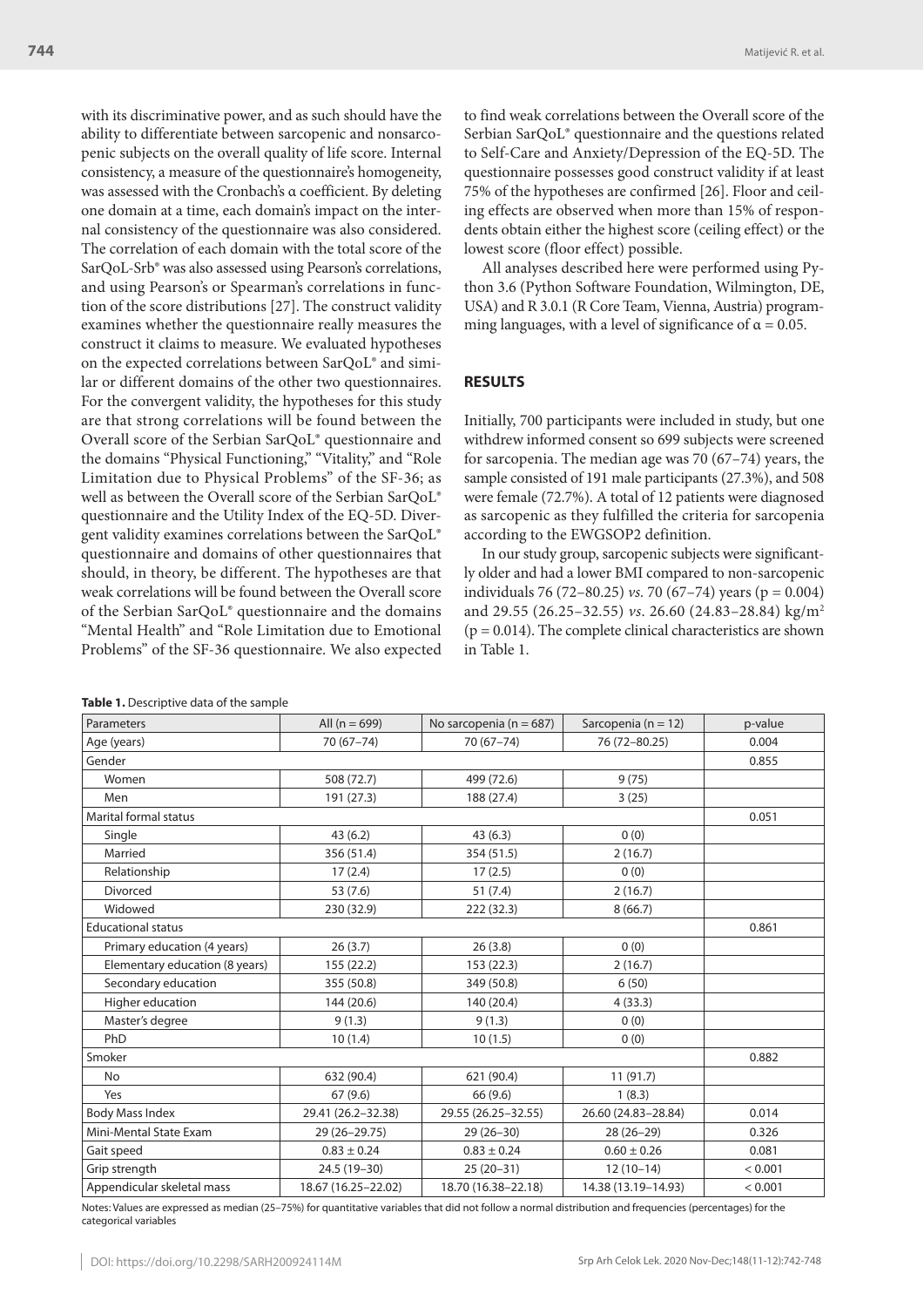| <b>Tests</b>                      |                            | EWGSOP2                    | SARC-F |                            |                            | Grip strength |                            |                            |         |
|-----------------------------------|----------------------------|----------------------------|--------|----------------------------|----------------------------|---------------|----------------------------|----------------------------|---------|
| Parameters                        | No sarcopenia              | Sarcopenia                 | Pa     | Low risk                   | High risk                  | Pa            | Normal                     | Low                        | Pa      |
| N                                 | 687                        | 12                         |        | 499                        | 200                        |               | 614                        | 85                         |         |
| D1: Physical and<br>mental health | 65.53<br>(54.43–79.97)     | 55.53<br>$(49.43 - 74.13)$ | 0.136  | 72.20<br>$(59.53 - 85.53)$ | 52.20<br>$(45.26 - 59.62)$ | < 0.001       | 66.63<br>$(55.53 - 81.56)$ | 55.53<br>$(44.43 - 68.87)$ | < 0.001 |
| D2: Locomotion                    | 53.12<br>$(47.22 - 68.89)$ | 54.17<br>$(43.75 - 80.56)$ | 0.953  | 55.56<br>$(50 - 72.22)$    | 50<br>$(44.27 - 58.33)$    | < 0.001       | 53.87<br>$(47.22 - 63.89)$ | 50<br>$(44.44 - 61.11)$    | 0.013   |
| D3: Body<br>composition           | 66.67<br>$(54.17 - 79.17)$ | 58.33<br>$(44.79 - 62.50)$ | 0.104  | 70.83<br>$(58.33 - 83.33)$ | 54.17<br>$(45.83 - 66.67)$ | < 0.001       | 66.67<br>$(54.17 - 79.17)$ | 58.33<br>$(50 - 75)$       | < 0.001 |
| D4: Functionality                 | 71.15<br>$(57.69 - 83.01)$ | 63.46<br>$(43.44 - 62.37)$ | 0.136  | 77.08<br>$(67.31 - 87.50)$ | 52.08<br>$(45.73 - 61.54)$ | < 0.001       | 73.08<br>$(60.49 - 83.93)$ | 55.77<br>$(46.15 - 73.08)$ | < 0.001 |
| D5: Daily activities              | 61.67<br>$(48.33 - 75)$    | 55<br>$(44.81 - 61.67)$    | 0.059  | 66.67<br>$(58.33 - 78.33)$ | 45<br>$(36.67 - 56.67)$    | < 0.001       | 63.33<br>$(51.67 - 75)$    | 48.33<br>$(38.46 - 61.67)$ | < 0.001 |
| D6: Leisure activities            | 33.25<br>$(33.25 - 66.50)$ | 33.25<br>(29.09–54.03)     | 0.799  | 33.25<br>$(33.25 - 66.50)$ | 33.25<br>$(16.62 - 33.25)$ | < 0.001       | 33.25<br>$(33.25 - 66.50)$ | 33.25<br>$(16.62 - 49.88)$ | 0.009   |
| D7: Fears                         | 87.50<br>$(87.50 - 100)$   | 87.50<br>$(75 - 100)$      | 0.259  | 100<br>$(87.50 - 100)$     | 87.50<br>$(75 - 87.50)$    | < 0.001       | 87.50<br>$(87.50 - 100)$   | 87.50<br>$(75 - 100)$      | < 0.001 |
| Overall score                     | 64.60<br>$(54.93 - 74.50)$ | 60.31<br>$(44.48 - 68.85)$ | 0.155  | 69.02<br>$(61.94 - 77.98)$ | 50.91<br>$(44.76 - 57.01)$ | < 0.001       | 65.50<br>$(56.01 - 75.25)$ | 52.80<br>$(45.71 - 66.17)$ | < 0.001 |

**Table 2.** Discriminative power of the SarQoL-Srb®

a All p-values were obtained with Mann–Whitney U-test for independent samples

#### **Discriminative power**

Sarcopenic subjects by EWGSOP2 have reported slightly lower global quality of life scores compared to non-sarcopenic subjects (60.31 (44.48–68.85) *vs.* 64.60 (54.93–74.50),  $p = 0.155$ ). The domains of physical and mental health, locomotion, functionality and daily activities were also scored lower in sarcopenic subjects compared to nonsarcopenic ones (Table 2).

SARC-F divided the study group to 200 subjects (28.6%) who were at high risk of sarcopenia, and their quality of life was significantly reduced in SarQoL® (69.02 (61.94–77.98) *vs*. 50.91 (44.76–57.01)  $p < 0.001$ ) and they scored significantly lower in all domains when compared to subjects with low risk for sarcopenia (Table 2).

When the sample was divided into those with low grip strength versus those with normal grip strength, we had 85 subjects (12.1%) with low grip strength. They had significantly lower global quality of life in SarQoL® (65.5 (56.01–75.25) *vs*. 52.8 (45.71–66.17) p < 0.001) and all domains were scored significantly lower comparing to group with normal grip strength (Table 2).

#### **Internal consistency**

The Cronbach's α of the Serbian version of the SarQoL® was 0.87, indicating a high internal consistency. Deleting the domains one at the time, led to Cronbach's α values varying between 0.83 (when deleting the domain four "Functionality") and 0.89 (for the domain six "Leisure activities"). When comparing each domain with the SarQoL® total score, a significant positive correlation for all domains was observed with values ranging from good (0.41, D6 – leisure activities) to excellent (0.92, D4 – functionality) as shown in Table 3.

#### **Construct validity**

The results of construct validity are available in Table 4. As expected, strong/good correlations were found between the SarQoL® and some domains of the SF-36 questionnaire which were supposed to have similar dimensions such as physical functioning (SF-36-PF and role limitation due to physical problems (SF-36-RLPP as well as with the utility score of the EQ-5D questionnaire) and the questions of the EQ-5D questionnaire related to mobility and usual activities. There are four hypotheses for convergent validity, each being that there are moderate to strong correlations

**Table 3.** Intercorrelations between the Serbian SarQoL® questionnaire total and domains scores ( $n = 699$ )

| <b>Activities</b> | D <sub>1</sub> | D <sub>2</sub> | D <sub>3</sub> | D <sub>4</sub> | D <sub>5</sub> | D <sub>6</sub> | D7      | Overall |
|-------------------|----------------|----------------|----------------|----------------|----------------|----------------|---------|---------|
|                   | Rho            | Rho            | Rho            | Rho            | Rho            | Rho            | Rho     | Rho     |
| D <sub>1</sub>    | 1              |                |                |                |                |                |         |         |
| D <sub>2</sub>    | $0.43*$        | 1              |                |                |                |                |         |         |
| D <sub>3</sub>    | 0.69           | $0.34*$        | 1              |                |                |                |         |         |
| D <sub>4</sub>    | $0.75*$        | $0.42*$        | $0.58*$        | 1              |                |                |         |         |
| D <sub>5</sub>    | $0.7^*$        | $0.41*$        | $0.53*$        | $0.77*$        | 1              |                |         |         |
| D <sub>6</sub>    | $0.29*$        | $0.11*$        | $0.27*$        | $0.37*$        | $0.34*$        | 1              |         |         |
| D7                | $0.54*$        | $0.29*$        | $0.41*$        | $0.55*$        | $0.50*$        | $0.27*$        | 1       |         |
| Overall           | $0.85*$        | $0.57*$        | 0.68           | $0.92^{*}$     | $0.90*$        | $0.41*$        | $0.60*$ | 1       |

\*Correlation is significant at the 0.05 level (two tailed);

D1 – physical and mental health; D2 – locomotion; D3 – body composition; D4 – functionality; D5 – daily activities; D6 – Leisure activities; D7 – Fears

|  | <b>Table 4.</b> Construct validity ( $n = 699$ ) |  |  |
|--|--------------------------------------------------|--|--|
|--|--------------------------------------------------|--|--|

| Convergent validity                             | Rho      | p       |
|-------------------------------------------------|----------|---------|
| SF-36 Physical functioning                      | 0.760    | 0.002   |
| SF-36 Role limitation due to physical problems  | 0.637    | 0.001   |
| SF-36 Vitality                                  | 0.656    | 0.005   |
| EQ-5D Index score                               | 0.589    | < 0.001 |
| Divergent validity                              |          |         |
| SF-36 Role limitation due to emotional problems | 0.490    | < 0.001 |
| SF-36 Mental health                             | 0.474    | < 0.001 |
| EQ-5D Anxiety                                   | $-0.332$ | < 0.001 |
| EO-5D Self care                                 | $-0.332$ | < 0.001 |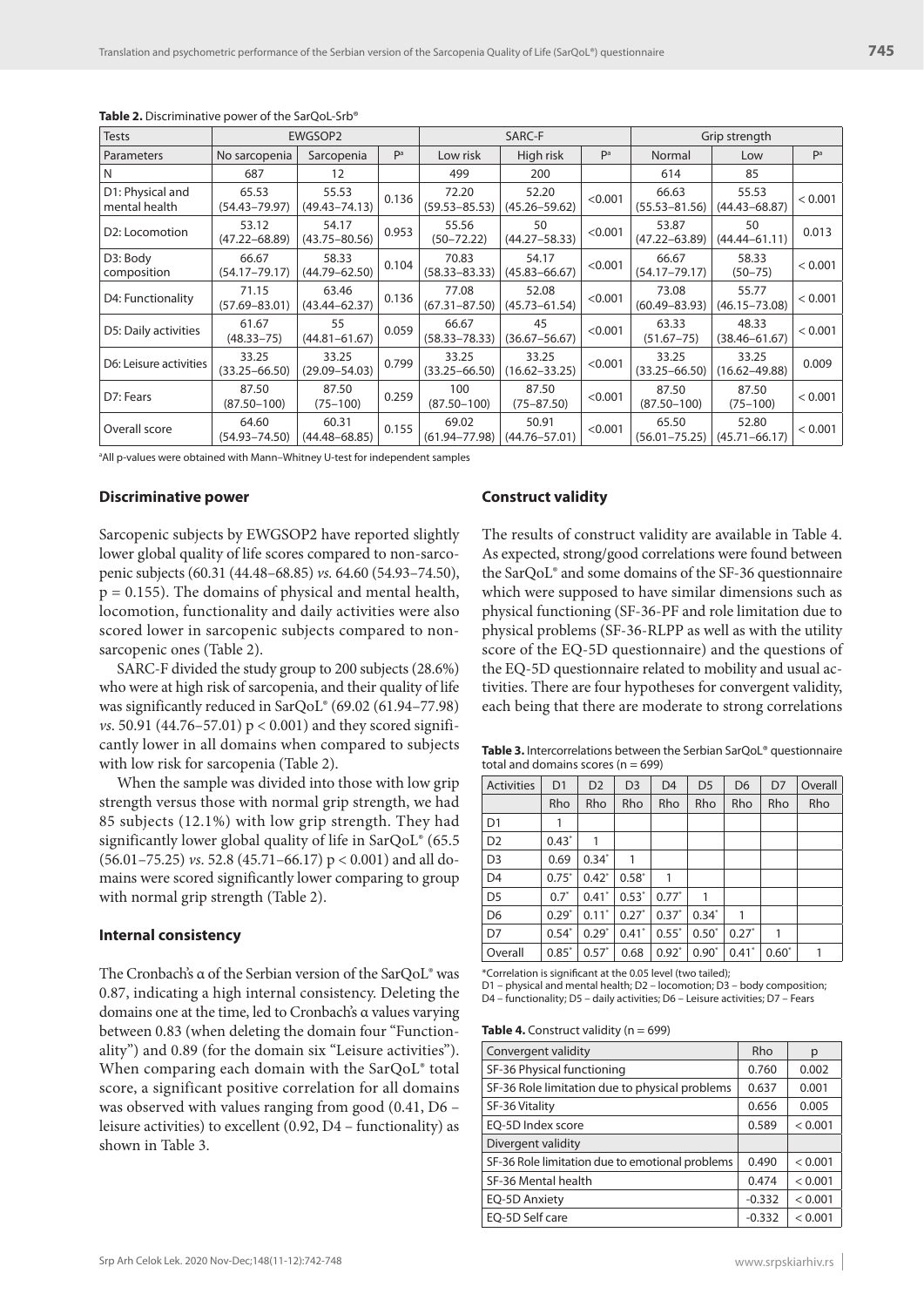expected between SarQoL overall score and SF-36-PF, SF-36-VIT, SF-36-RLPP and the EQ-5D-UI. All of the mentioned correlations are strong as is shown by the values in Table 4. The hypotheses for divergent validity claim that we expect weak or no correlations between SarQol Overall score and SF-36-MH, SF-36RLEP, EQ-5D-SC and EQ-5D-AD. Out of these four correlations, two are relatively weak, with the two EQ-5D items, and the remaining two (MH and RLEP) show moderate strength in the correlation. The two positive correlations go against the hypotheses, leaving 75% of the hypotheses confirmed, which is incidentally the cut-off used to evaluate construct validity. Considering these results, we can conclude that SarQol-Srb® has had its construct validity confirmed.

# **Floor and ceiling effects**

No subjects presented with the lowest score to the questionnaire (0 points) or the maximum score (100 points) on the overall QoL score of the Serbian SarQoL® questionnaire. Therefore, neither floor or ceiling effects were found for the questionnaire.

# **DISCUSSION**

The SarQoL® is the first quality of life questionnaire specifically developed for sarcopenia. The present study was conducted following a standardized validation protocol as advised by the creators of the original SarQoL® questionnaire. The transcultural adaptation resulted in a valid Serbian version, psychometrically matched with the original version. Its high internal consistency, and construct validity certifies the measurement quality of the translated version. A meticulous methodology was used, providing protection against subjectivity in the translation and assuring equivalence between the original English SarQoL® questionnaire and the Serbian translation. The time required to complete the Serbian SarQoL® was between 10 and 20 minutes, longer than the time reported by Beaudart et al. [13].

We enlisted a reasonably adequate cohort of older individuals for screening hoping to collect a representative sample of people with sarcopenia but out of 699 subjects, we had only 12 with sarcopenia as diagnosed with the EWGSOP2 criteria. Our hypothesis to explain very low prevalence of sarcopenia is that those who applied to participate in the study may be from a more physically and psychologically active group who tend to also take part in activities like hiking, dancing and other social events, organized medical check-ups, in their pensioners' association. This means that the study participant selection may have introduced a bias and focused on the healthier section of population. In our study group, sarcopenic subjects were significantly older and had a lower BMI compared to nonsarcopenic individuals and there was a higher proportion of widows/widowers in the sarcopenic group.

In the analysis of discriminative power, when HGS and SARC-F questionnaire were used, all domains and overall quality of life had lower results with significant p-values.

Our analysis showed that when the EWGSOP2 criteria were applied, sarcopenic subjects reported a slightly lower global quality of life compared to non-sarcopenic subjects in the Serbian SarQoL® total score. The domains of D1-physical and mental health, D3-body composition, D4-functionality and D5- activities of daily living were also lower scored in sarcopenic subjects compared to non-sarcopenic ones. We found no differences for D2-locomotion, same as Fábrega-Cuadros et al. [19] in the Spanish SarQoL® validation, in D6 – Leisure activities as Gasparik et al. [14] in the Romanian validation, and also in D7-Fears. Differences found when sample was divided on a basis of HGS and SARC-F might be due to larger groups. We had just 12 subjects with all EWG-SOP2 criteria in regard to 200 subjects with high risk for sarcopenia based on SARC-F score and 85 with low hand grip. The diagnostic performance of the SARC-F in this sample is not in line with what has previously been reported about its sensitivity and specificity. We do not have an explanation for this phenomenon in this specific sample, and we think that a diagnostic accuracy study of the SARC-F in a Serbian population should be performed in the near future [28].

The Cronbach's α coefficient of the Serbian version of the SarQoL® was 0.87, indicating a high internal consistency. Deleting the domains one at the time, led to Cronbach's α values varying between 0.83 (when deleting the domain 4 "Functionality") and 0.89 (for the domain 6 "Leisure activities"). When comparing each domain with the SarQoL® total score), a significant positive correlation for all domains was observed with values ranging from good (0.41, D6 – leisure activities) to excellent (0.92, D4 – functionality). The specificity of the Serbian version of the SarQol survey is that it shows a strong positive correlation of the domain D7-Fears. The correlation can be attributed to the unstable political and economic environment which has led to a fall in the quality of social and health services provided. The fall is especially prevalent in the support given by health workers in helping those who have lost their independence in daily life activities.

As expected, strong/good correlations were found between the Serbian version of the SarQoL® and some domains of the SF-36 questionnaire as with the utility score of the EQ-5D. We found weaker correlations between domains of the Serbian version of the SarQoL® which were supposed to have different dimensions. These results are in congruence with those reported in other studies [9, 13, 14].

This study has some limitations. Firstly, our sample only comprises 12 sarcopenic subjects (1.7%) which is much lower comparing to other studies and thus this population does not reflect exactly a sarcopenic population [12, 13, 20, 27]. Our study participant selection may have introduced a bias and focused on the healthier section of population by relying on volunteers despite the known fact that sarcopenic individuals are less likely to volunteer for clinical studies due to their physical difficulties [4]. The sample that was recruited for this study was not a random sample and should be complemented with participants from nursing homes or elderly more dependent on their care providers. Another limitation of this study is due to the issues related to the lack of a test-retest reliability evaluation. However,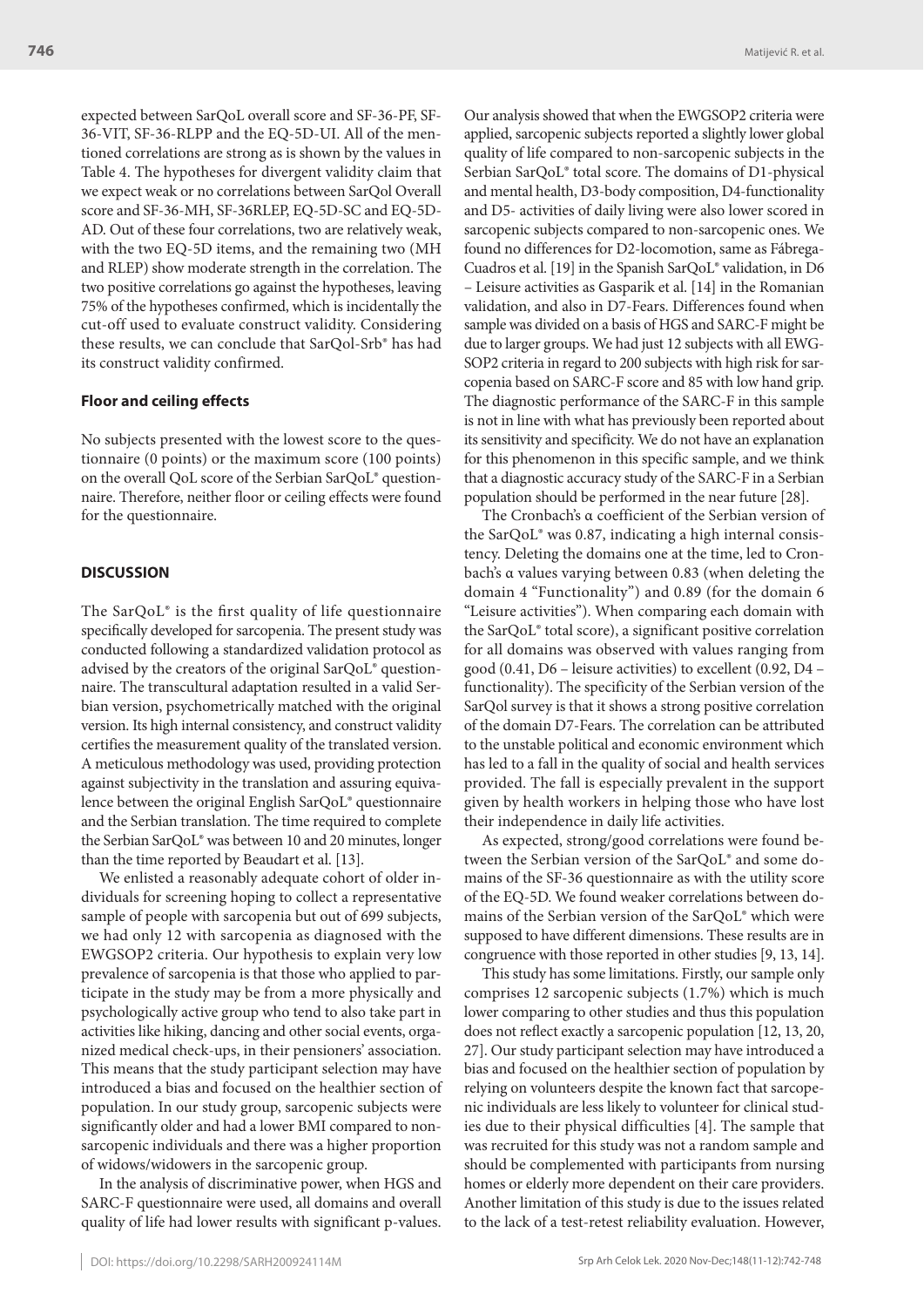test-retest reliability at a two-week interval has shown to be excellent in the other validation of the SarQoL® and should therefore not be an issue [13, 18].

# **CONCLUSION**

In conclusion, the results of the present study confirm that, the Serbian SarQoL® can discriminate with significant

#### **REFERENCES**

- 1. Cruz-Jentoft A, Baeyens J, Bauer J, Boirie Y, Cederholm T, Landi F, et al. Sarcopenia: European consensus on definition and diagnosis. Age Ageing. 2010;39(4):412–23.
- 2. Cruz-Jentoft A, Bahat G, Bauer J, Boirie Y, Bruyère O, Cederholm T, et al. Sarcopenia: revised European consensus on definition and diagnosis. Age Ageing. 2019;48(1):16–31.
- 3. Beaudart C, McCloskey E, Bruyère O, Cesari M, Rolland Y, Rizzoli R, et al. Sarcopenia in daily practice: assessment and management. BMC Geriatr. 2016;16(1):170.
- 4. Shafiee G, Keshtkar A, Soltani A, Ahadi Z, Larijani B, Heshmat R. Prevalence of sarcopenia in the world: a systematic review and meta- analysis of general population studies. J Diabetes Metab Disord. 2017;16:16:21.
- 5. United Nations. World Population Ageing. Population Division, Department of Economic and Social Affairs; 2019.
- 6. Ethgen O, Beaudart C, Buckinx F, Bruyère O, Reginster JY. The Future Prevalence of Sarcopenia in Europe: A Claim for Public Health Action. Calcif Tissue Int. 2017;100(3):229–34.
- 7. https://ec.europa.eu/eurostat/statistics-explained/index.php/ Enlargement\_countries\_-\_population\_statistics#Population\_and\_ age\_structure. [Online].
- Jakovljevic M. Population ageing alongside health care spending growth. Srpski arhiv za celokupno lekarstvo. 2017;145(9–10):113– 29.
- 9. Geerinck A, Bruyère O, Locquet M, Reginster J, Beaudart C. Evaluation of the Responsiveness of the SarQoL® Questionnaire, a Patient-Reported Outcome Measure Specific to Sarcopenia. Adv Ther. 2018;35(11):1842–58.
- 10. Beaudart C, Biver E, Reginster JY, Rizzoli R, Rolland Y, Bautmans I, et al. Development of a self-administrated quality of life questionnaire for sarcopenia in elderly subjects: the SarQoL. Age Ageing. 2015;44(6):960–6.
- 11. The SarQoL questionnaire [Internet]. [Online]. [cited 2020 February 16]. Available from: http://www.sarqol.org.
- 12. Beaudart C, Biver E, Reginster J, Rizzoli R, Rolland Y, Bautmans I, et al. Validation of the SarQoL®, a specific health‐related quality of life questionnaire for Sarcopenia. J Cachexia Sarcopenia Muscle. 2017;8(2):238–44.
- Beaudart C, Edwards M, Moss C, Reginster J, Moon R, Parsons C, et al. English translation and validation of the SarQoL®, a quality of life questionnaire specific for sarcopenia. Age Ageing. 2017;46(2):271–6.
- 14. Gasparik A, Mihai G, Beaudart C, Bruyere O, Pop R, Reginster J, et al. Psychometric performance of the Romanian version of the SarQoL®, a health-related quality of life questionnaire for sarcopenia. Arch Osteoporos. 2018;13(1):98.

p-values between older adults with and without sarcopenia if the HGS and SARC-F are used, but we were unable to confirm discriminative power when using the EWGSOP2 criteria in this sample. Also, in Serbian population aged 65 and over, the Serbian version of the SarQoL® shows high internal consistency, as well as good convergent and divergent validity for a sarcopenic population.

#### **Conflict of interest:** None declared.

- 15. Hodinka L, Vereckei E, Gasparik A. Sarcopenia and quality of life: the validated Hungarian translation of the Sarcopenia Quality of Life (SarQoL) questionnaire. Orv Hetil. 159(36):1483–6.
- 16. Konstantynowicz J, Abramowicz P, Glinkowski W, Taranta E, Marcinowicz L, Dymitrowicz M, et al. Polish Validation of the SarQoL®, a Quality of Life Questionnaire Specific to Sarcopenia. J Clin Med. 2018;7(10):323.
- 17. Tsekoura M, Billis E, Gliatis J, Tsepis E, Matzaroglou C, Sakkas G, et al. Cross cultural adaptation of the Greek sarcopenia quality of life (SarQoL) questionnaire. Disabil Rehabil. 2020;42(7):1006–12.
- 18. Geerinck A, Scheppers A, Beaudart C, Bruyère O, Vandenbussche W, Bautmans R, et al. Translation and validation of the Dutch SarQoL®, a quality of life questionnaire specific to sarcopenia. J Musculoskelet Neuronal Interact. 2018;18(4):463–72.
- 19. Fábrega-Cuadros R, Martínez-Amat A, Cruz-Díaz D, Aibar-Almazán A, Hita-Contreras F. Psychometric Properties of the Spanish Version of the Sarcopenia and Quality of Life, a Quality of Life Questionnaire Specific for Sarcopenia. Calcif Tissue Int. 2020;106(3):274–82.
- 20. Alekna V, Kilaite J, Tamulaitiene M, Geerinck A, Mastaviciute A, Bruyère O, et al. Validation of the Lithuanian version of sarcopeniaspecific quality of life questionnaire (SarQoL®). Eur Geriatr Med. 2019;10:761–7.
- 21. Safonova Y, Lesnyak O, Baranova I, Suleimanova A, Zotkin E. Russian translation and validation of SarQoL® – quality of life questionnaire for patients with sarcopenia. Rheumatology Science and Practice. 2019;57(1):38–45.
- 22. Beaton D, Bombardier C, Guillemin F, Ferraz M. Guidelines for the process of crosscultural adaptation of self-report measures. Spine (Phila Pa 1976). 2000;25(24):3186–91.
- 23. Malmstrom T, Morley J. SARC-F: a simple questionnaire to rapidly diagnose sarcopenia. J Am Med Dir Assoc. 2013;14(8):531–2.
- 24. Roberts H, Denison H, Martin H, Patel H, Syddall H, Cooper C, et al. A review of the measurement of grip strength in clinical and epidemiological studies: towards a standardised approach. Age Ageing. 2011;40(4):423–9.
- 25. Terwee C, Bot S, de Boer M, van der Windt D, Knol D, Dekker J, et al. Quality criteria were proposed for measurement properties of health status questionnaires. J Clin Epidemiol. 2007;60(1):34–42.
- 26. Karran J, Moodie E, Wallace M. Statistical method use in public health research. Scand J Public Health. 2015;43(7):776–82.
- 27. Cruz-Jentoft A, Landi F, Schneider S, Zúñiga C, Arai H, Boirie Y, et al. Prevalence of and interventions for sarcopenia in ageing adults: a systematic review. Report of the International Sarcopenia Initiative (EWGSOP and IWGS). Age Ageing. 2014;43(6):748–59.
- Lu JL, Ding LY, Xu Q. Screening Accuracy of SARC-F for Sarcopenia in the Elderly: A Diagnostic Meta-Analysis. J Nutr Health Aging (2020).